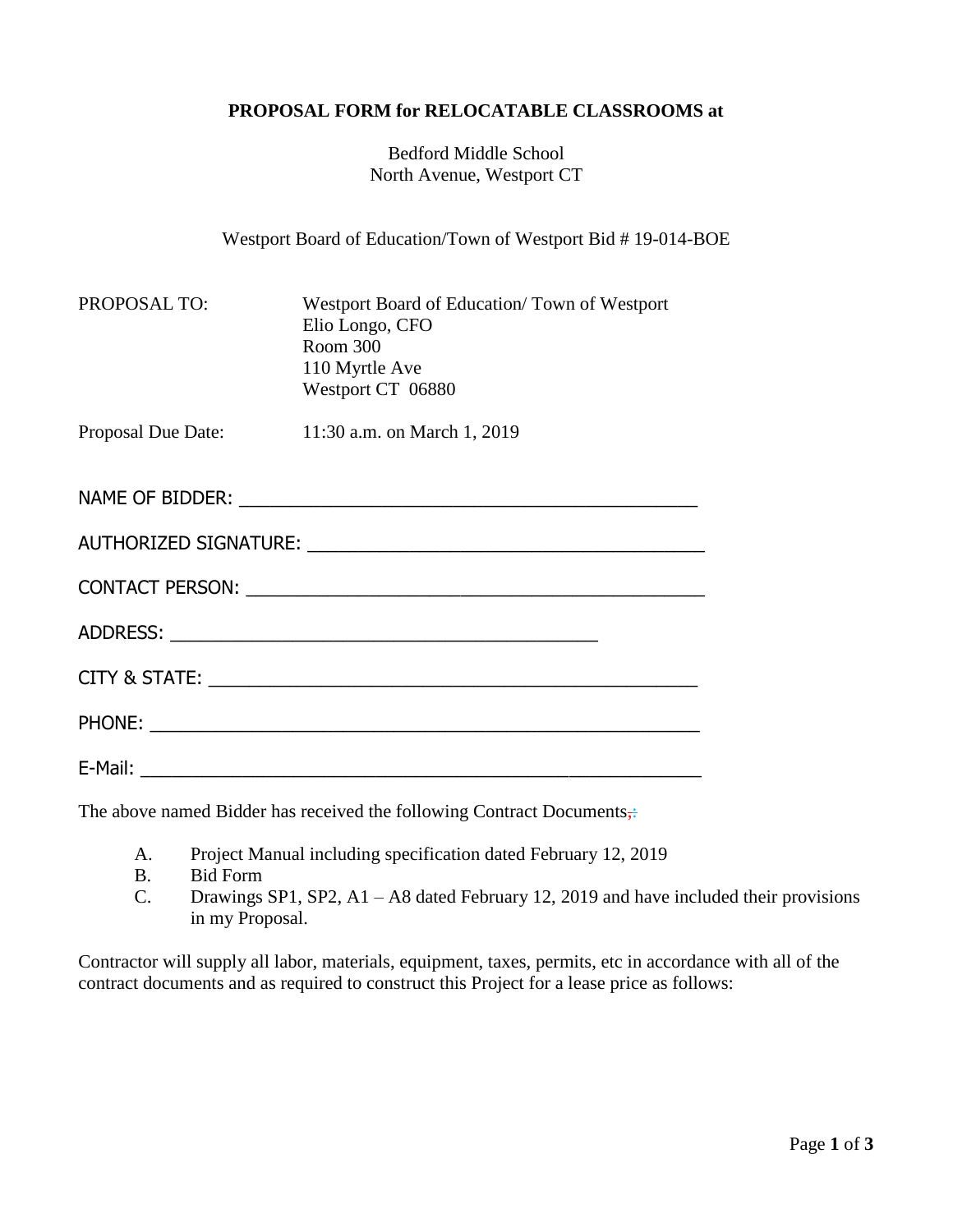Design, furnish, deliver, and install two separate **NEW** modular classroom buildings (one 4-classroom and one 2-classroom) at Bedford Middle School, Westport, Connecticut complete with ramps, stairs, foundations and utilities according to the drawings and specifications. Contract is to include complete removal at the termination of the lease. Different configurations than what is shown in the Bid Documents may be acceptable, but variations must be noted in the Bid.

| <b>I. LEASE OPTIONS</b> |  |
|-------------------------|--|
| <b>TERM: 12 MONTHS</b>  |  |
|                         |  |
|                         |  |
| <b>TERM: 18 MONTHS</b>  |  |
|                         |  |
|                         |  |
| <b>TERM: 24 MONTHS</b>  |  |
|                         |  |
|                         |  |
| <b>TERM: 30 MONTHS</b>  |  |
|                         |  |
|                         |  |